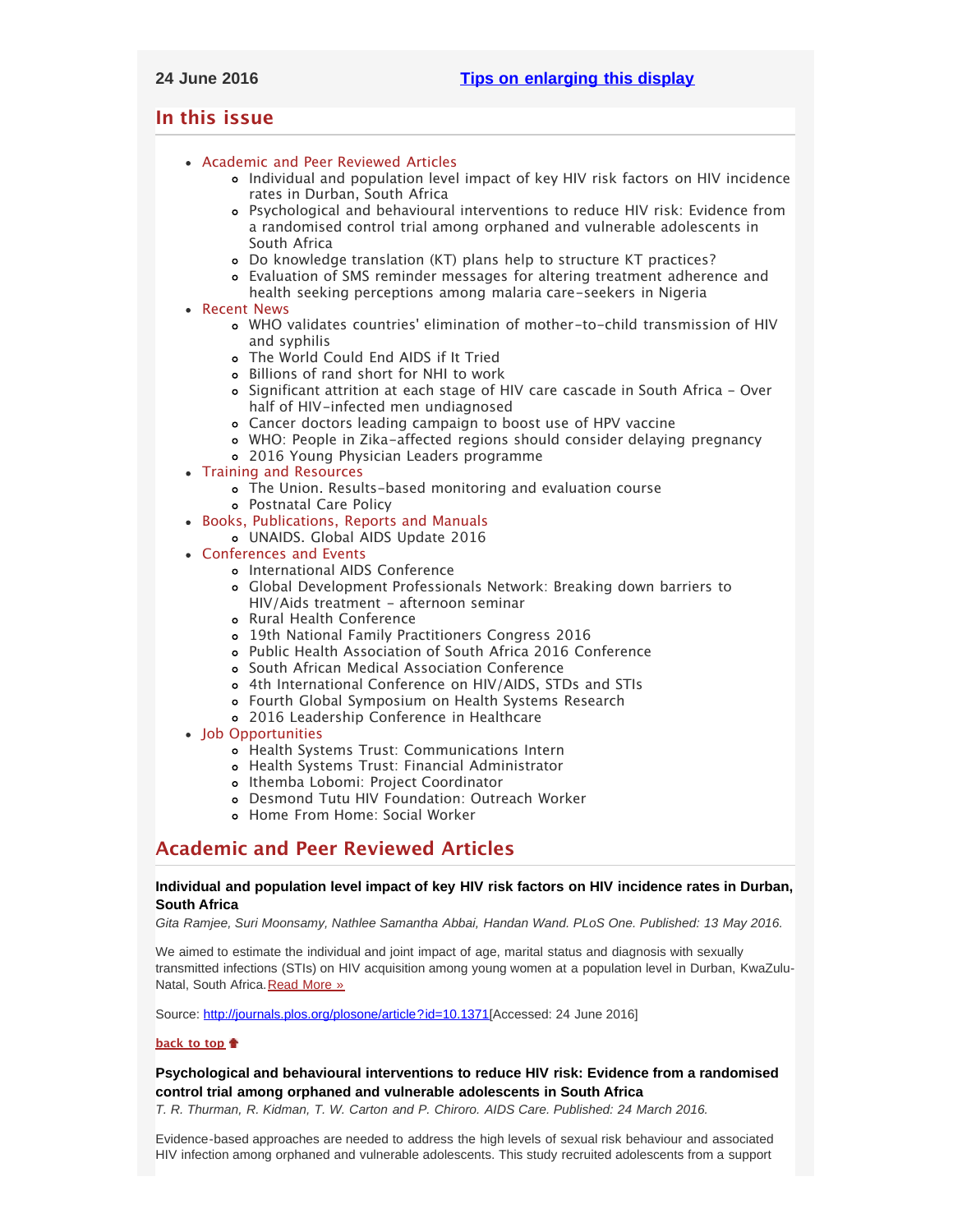programme for HIV-affected families and randomly assigned them by cluster to receive one of the following: (1) a structured group-based behavioural health intervention; (2) interpersonal psychotherapy group sessions; (3) both interventions; or (4) no new interventions. [Read More »](http://www.ncbi.nlm.nih.gov/pmc/articles/PMC4828594/)

Source: [http://www.ncbi.nlm.nih.gov/pmc/articles/PMC4828594/\[](http://www.ncbi.nlm.nih.gov/pmc/articles/PMC4828594/)Accessed: 24 June 2016]

### **[back to top](#page-0-4)**

## <span id="page-1-0"></span>**Do knowledge translation (KT) plans help to structure KT practices?**

*Salomon Tchameni Ngamo, Karine Souffez, Catherine Lord and Christian Dagenais. Health Research Policy and Systems. Published: 17 June 2016.*

A knowledge translation (KT) planning template is a roadmap laying out the core elements to be considered when structuring the implementation of KT activities by researchers and practitioners. Since 2010, the Institut national de sante publique du Quebec (INSPQ; Quebec Public Health Institute) has provided tools and guidance to in-house project teams to help them develop KT plans. This study sought to identify the dimensions included in those plans and which ones were integrated and how. The results will be of interest to funding agencies and scientific organizations that provide frameworks for KT planning. [Read More »](https://health-policy-systems.biomedcentral.com/articles/10.1186/s12961-016-0118-z)

Source: [https://health-policy-systems.biomedcentral.com/articles/10.1186/\[](https://health-policy-systems.biomedcentral.com/articles/10.1186/s12961-016-0118-z)Accessed: 24 June 2016]

### **[back to top](#page-0-4)**

# <span id="page-1-1"></span>**Evaluation of SMS reminder messages for altering treatment adherence and health seeking perceptions among malaria care-seekers in Nigeria**

*Jenny X. Liu, Sepideh Modrek. Health Policy and Planning. Published: 16 June 2016.*

In Nigeria, access to malaria diagnostics may be expanded if drug retailers were allowed to administer malaria rapid diagnostic tests (RDTs). A 2012 pilot intervention showed that short message service (SMS) reminder messages could boost treatment adherence to RDT results by 10-14% points. This study aimed to replicate the SMS intervention in a different population, and additionally test the effect of an expanded message about anticipated RDT access policy change on customers' acceptability for drug retailers' administration of RDTs. [Read More »](http://heapol.oxfordjournals.org/content/early/2016/06/16/heapol.czw076.full.pdf+html)

Source: [http://heapol.oxfordjournals.org/content/early/2016/06/16/](http://heapol.oxfordjournals.org/content/early/2016/06/16/heapol.czw076.full.pdf+html)[Accessed: 24 June 2016]

**[back to top](#page-0-4)**

# <span id="page-1-2"></span>**Recent News**

## <span id="page-1-3"></span>**WHO validates countries' elimination of mother-to-child transmission of HIV and syphilis** *WHO. Published: 8 June 2016.*

The World Health Organization congratulates Thailand and Belarus for eliminating mother-to-child transmission of both HIV and syphilis. WHO also applauds Armenia and the Republic of Moldova for eliminating mother-to-child transmission of HIV, and syphilis, respectively. [Read More »](http://www.hst.org.za/news/who-validates-countries-elimination-mother-child-transmission-hiv-and-syphilis)

Source: [http://www.who.int/mediacentre/news/statements/2016/mother-child-hiv-syphilis/en/\[](http://www.who.int/mediacentre/news/statements/2016/mother-child-hiv-syphilis/en/)Accessed: 24 June 2016]

### **[back to top](#page-0-4)**

# <span id="page-1-4"></span>**The World Could End AIDS if It Tried**

*New York Times. Published: 13 June 2016.*

The world has made so much progress in reducing the spread of AIDS and treating people with H.I.V. that the epidemic has receded from the public spotlight. Yet by any measure the disease remains a major threat - 1.1 million people died last year from AIDS-related causes, and 2.1 million people were infected with the virus. And while deaths are down over the last five years, the number of new infections has essentially reached a plateau. [Read More »](http://www.hst.org.za/news/world-could-end-aids-if-it-tried)

Source: [http://www.nytimes.com/2016/06/13/opinion/\[](http://www.nytimes.com/2016/06/13/opinion/the-world-could-end-aids-if-it-tried.html?rref=collection%2Fsectioncollection%2Fhealth&action=click&contentCollection=health®ion=stream&module=stream_unit&version=latest&contentPlacement=10&pgtype=sectionfront&_r=0)Accessed: 24 June 2016]

### **[back to top](#page-0-4)**

## <span id="page-1-5"></span>**Billions of rand short for NHI to work**

*Financial Mail. Published: 10 June 2016.*

Finally, we have confirmation: even government's own numbers for National Health Insurance (NHI) just don't add up. Government's policy document - four years in the making, and finally gazetted last December - admits there's a shortage of billions of rand if we want to make it work. Conveniently, that white paper doesn't say exactly how much NHI will cost, or where the money is expected to come from [Read More »](http://www.hst.org.za/news/billions-rand-short-nhi-work)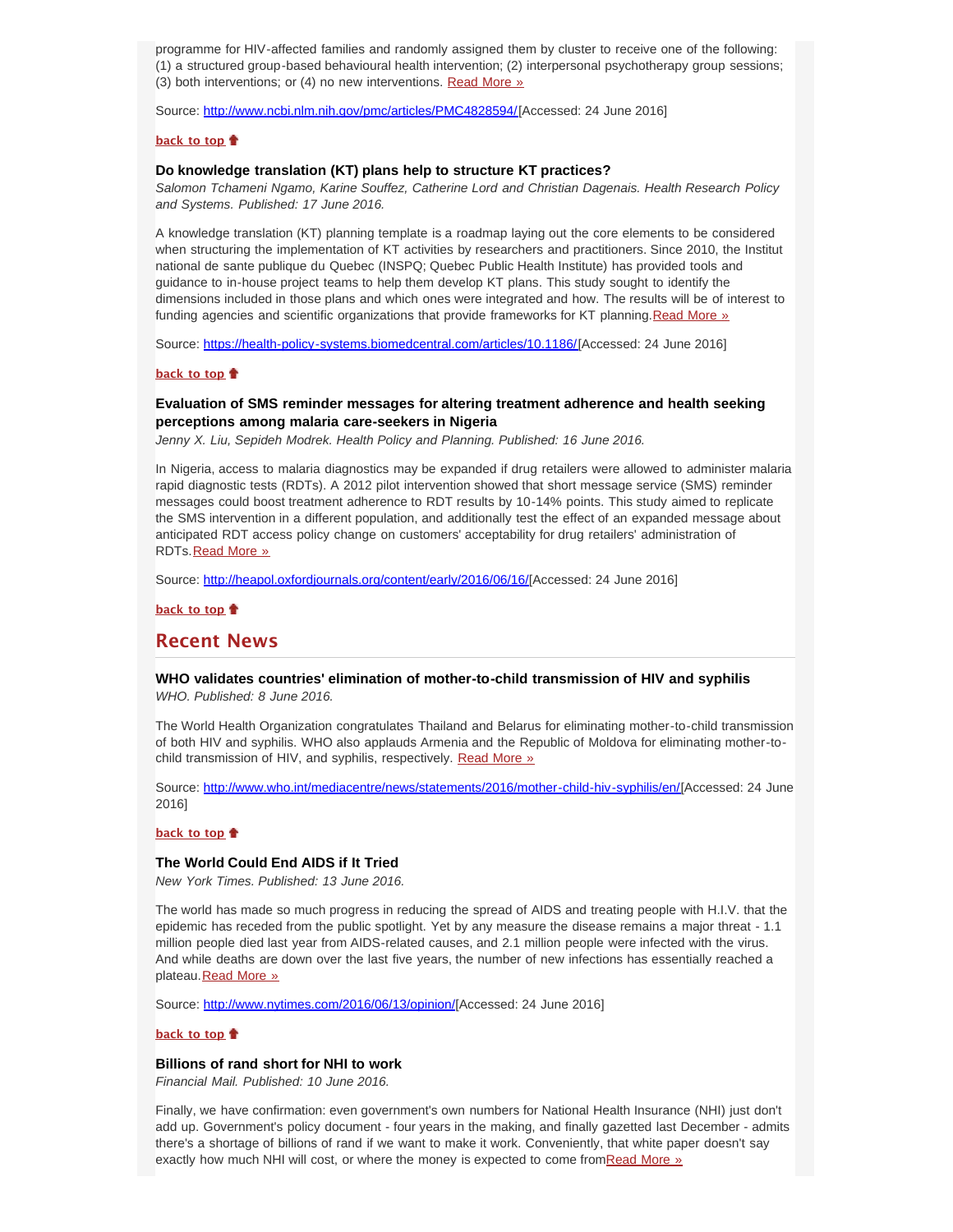## **[back to top](#page-0-4)**

# <span id="page-2-0"></span>**Significant attrition at each stage of HIV care cascade in South Africa - Over half of HIVinfected men undiagnosed**

*AIDSmap. Published: 6 June 2016.*

There is significant attrition at each stage of the HIV care continuum in South Africa, according to a study published in the online edition of the Journal of Acquired Immune Deficiency Syndromes. The populationbased research was conducted in North West Province and revealed that of those with HIV, only 48% of men and 76% of women were aware they were infected. Patients were then lost at each stage in the cascade of HIV care. Overall, just 22% of HIV-positive men and 56% of HIV-positive women had viral suppression, liberally defined as a viral load below 5 000 copies/ml. [Read More »](http://www.hst.org.za/news/significant-attrition-each-stage-hiv-care-cascade-south-africa-over-half-hiv-infected-men-undia)

Source: [http://www.aidsmap.com/Significant-attrition-at-each-stage-of-HIV\[](http://www.aidsmap.com/Significant-attrition-at-each-stage-of-HIV-care-cascade-in-South-Africa/page/3057478/)Accessed: 24 June 2016]

#### **[back to top](#page-0-4)**

### <span id="page-2-1"></span>**Cancer doctors leading campaign to boost use of HPV vaccine**

*Washington Post. Published: 19 June 2016. .*

The nation's leading cancer doctors are pushing paediatricians and other providers to help increase use of the HPV vaccine, which studies show could help avert tens of thousands of cancer cases during young Americans' lives. Yet a decade after its controversial introduction, the vaccine remains stubbornly underused even as some of those diseases surge[Read More »](http://www.hst.org.za/news/cancer-doctors-leading-campaign-boost-use-hpv-vaccine)

Source: [https://www.washingtonpost.com/national/health-science/cancer\[](https://www.washingtonpost.com/national/health-science/cancer-doctors-leading-campaign-to-boost-use-of-hpv-vaccine/2016/06/19/1e5eb65a-2e8e-11e6-9de3-6e6e7a14000c_story.html)Accessed: 24 June 2016]

### **[back to top](#page-0-4)**

#### <span id="page-2-2"></span>**WHO: People in Zika-affected regions should consider delaying pregnancy**

*Washington Post. Published: 9 June 2016.*

In a move with enormous social implications in countries hardest hit by Zika, the World Health Organization is recommending that millions of people in areas where the mosquito-borne virus is spreading now consider delaying pregnancy to avoid risking a baby born with serious brain damage.[Read More »](http://www.hst.org.za/news/who-people-zika-affected-regions-should-consider-delaying-pregnancy)

Source: [https://www.washingtonpost.com/news/to-your-health/wp/2016/06/09/\[](https://www.washingtonpost.com/news/to-your-health/wp/2016/06/09/who-women-in-zika-affected-regions-should-consider-delaying-pregnancy/)Accessed: 24 June 2016]

### **[back to top](#page-0-4)**

## <span id="page-2-3"></span>**2016 Young Physician Leaders programme**

*InterAcademy Partnership. Published: 20 June 2016.*

The call for nominations for the 2016 Young Physician Leaders programme is now online. The deadline for sending nominations is 30 June 2016. [Read More »](http://www.hst.org.za/news/2016-young-physician-leaders-programme-call-nominations)

Source: [http://www.iamp-online.org/young-physician-leaders-2016\[](http://www.iamp-online.org/young-physician-leaders-2016)Accessed: 24 June 2016]

## **[back to top](#page-0-4)**

# **Training and Resources**

### <span id="page-2-4"></span>**The Union: Results-based monitoring and evaluation course**

*When: 10 - 14 October 2016. Kuala Lumpur, Malaysia URL: [http://www.union-imdp.org/courses](http://www.union-imdp.org/courses/monitoring-and-evaluation#systemeOnglets1)*

This management development course aims to: 1. Develop an understanding of the difference between monitoring, review and evaluation of programmes and projects; 2. Develop different indicators for project monitoring and evaluation; 3. Strengthen the processes of supervision to work more effectively and efficiently; 4. Collect and analyse data and drawing meaningful conclusions to take corrective and preventative action; 5. Improve the quality, speed and content of reporting for better decision making; 6. Conduct and support an internal or external audit for the project

# [back to top](#page-0-4) <sup>+</sup>

#### <span id="page-2-5"></span>**Postnatal Care Policy**

*Department of Health, Western Cape. Published: January 2016 URL: <http://www.hst.org.za/publications/postnatal-care-policy>*

The new Postnatal Care Policy for the Western Cape has recently been ratified by the Head of Health, Dr Engelbrecht, and a circular distributed province-wide instructing 'immediate implementation'. The PMHP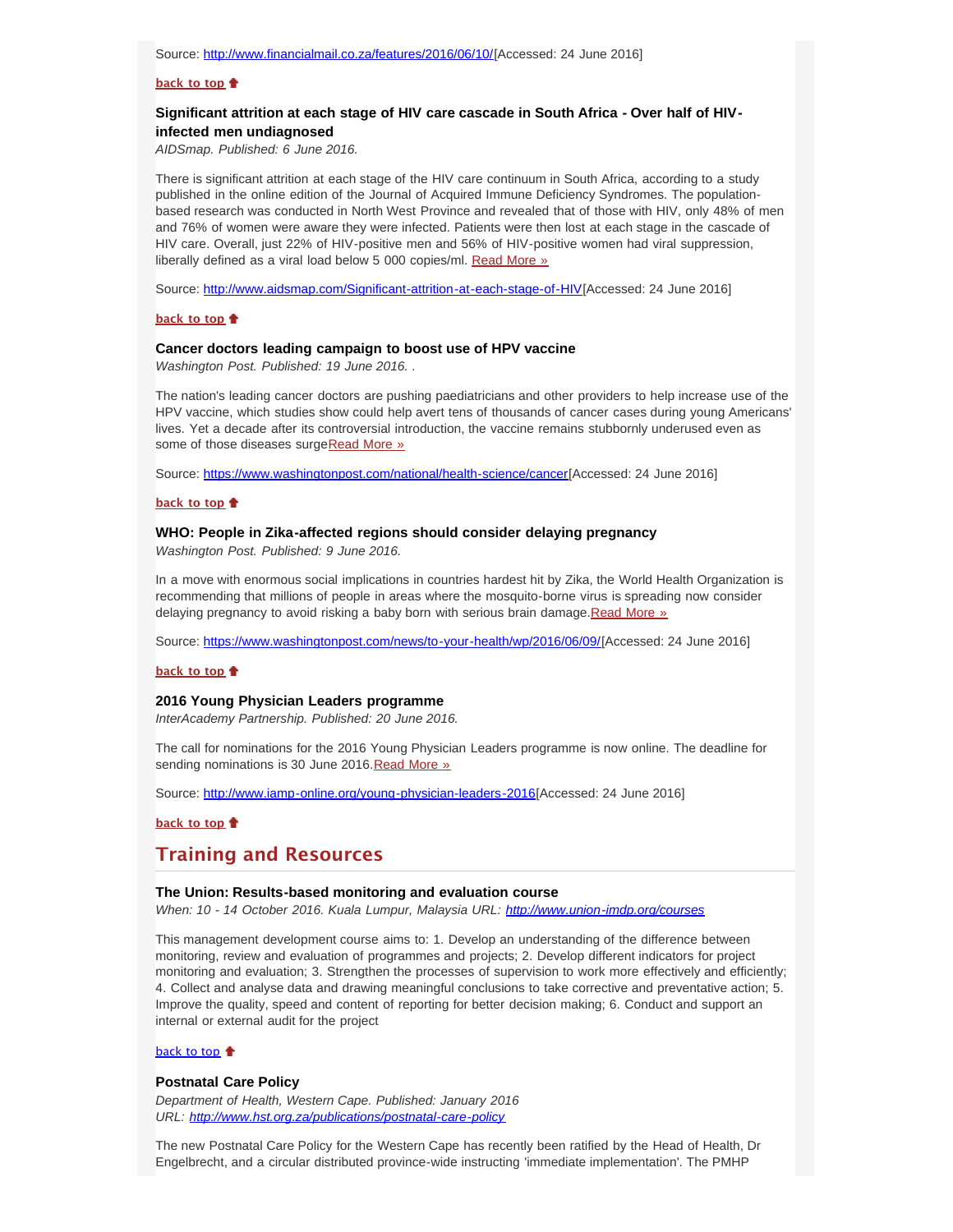contributed substantially to this policy which now includes a requirement for screening, referral and adequate follow up of mothers with depression, anxiety, psychosis and substance use problems. The mental health screening tool on the clinic checklist includes the brief tool validated by PMHP at our Hanover Park research project.

[back to top](#page-0-4)

# <span id="page-3-0"></span>**Books, Publications, Reports and Manuals**

### <span id="page-3-1"></span>**Global AIDS Update 2016**

*UNAIDS. Published: 31 May 2016*

An estimated 17 million people were accessing life-saving antiretroviral medicines at the end of 2015, with an additional 2 million people gaining access over a 12-month period. The announcement, made in a new UNAIDS report entitled Global AIDS update 2016, comes as world leaders prepare to gather for the United Nations General Assembly High-Level Meeting on Ending AIDS, to take place in New York, United States of America, from 8 to 10 June 2016[Click Here»](http://www.hst.org.za/publications/global-aids-update-2016)

**[back to top](#page-0-4)**

# <span id="page-3-2"></span>**Conferences and Events**

### <span id="page-3-3"></span>**International AIDS Conference**

*When: 17 - 22 July 2016 Venue: International Convention Centre, Durban, South Africaa URL: <http://www.aids2016.org/>*

## **[back to top](#page-0-4)**

# <span id="page-3-4"></span>**Global Development Professionals Network: Breaking down barriers to HIV/Aids treatment -**

**afternoon seminar** *When: 21 July 2016 Venue: Durban, South Africa URL: [http://www.theguardian.com/global-development](http://www.theguardian.com/global-development-professionals-network/2016/may/12/breaking-down-barriers-to-hivaids-treatment-afternoon-seminar)*

### **[back to top](#page-0-4)**

## <span id="page-3-5"></span>**Rural Health Conference**

*When: 6 - 9 August 2016 Venue: Fort England Hospital, Grahamstown, Eastern Cape, South Africa URL: [www.rhc2016.co.za](file:///Users/DTP/Desktop/www.rhc2016.co.za)* 

### **[back to top](#page-0-4)**

#### <span id="page-3-6"></span>**19th National Family Practitioners Congress 2016**

*When: 12 - 14 August 2016 River Club, Cape Town URL: <http://saafp.org/conferences/index.php/ANFPC/SAAFP19>*

## **[back to top](#page-0-4)**

# <span id="page-3-7"></span>**Public Health Association of South Africa 2016 Conference** *When: 19 - 22 September 2016 Venue: East London Convention Centre E-Mail: [deon.salomo@mrc.ac.za](file:///Users/DTP/Desktop/deon.salomo@mrc.ac.za)*

## **[back to top](#page-0-4)**

## <span id="page-3-8"></span>*South African Medical Association Conference*

*When: 21 -23 October 2016 Venue: Sandton Convention Centre, Gauteng, South Africa URL: [https://www.samedical.org/conference/form](https://www.samedical.org/conference/formdeon.salomo@mrc.ac.za)*

### **[back to top](#page-0-4)**

<span id="page-3-9"></span>*4th International Conference on HIV/AIDS, STDs and STIs When: 3 - 5 October 2016 Venue: Orlando, Florida, USA URL: <http://hiv-aids-std.conferenceseries.com/>*

**[back to top](#page-0-4)**